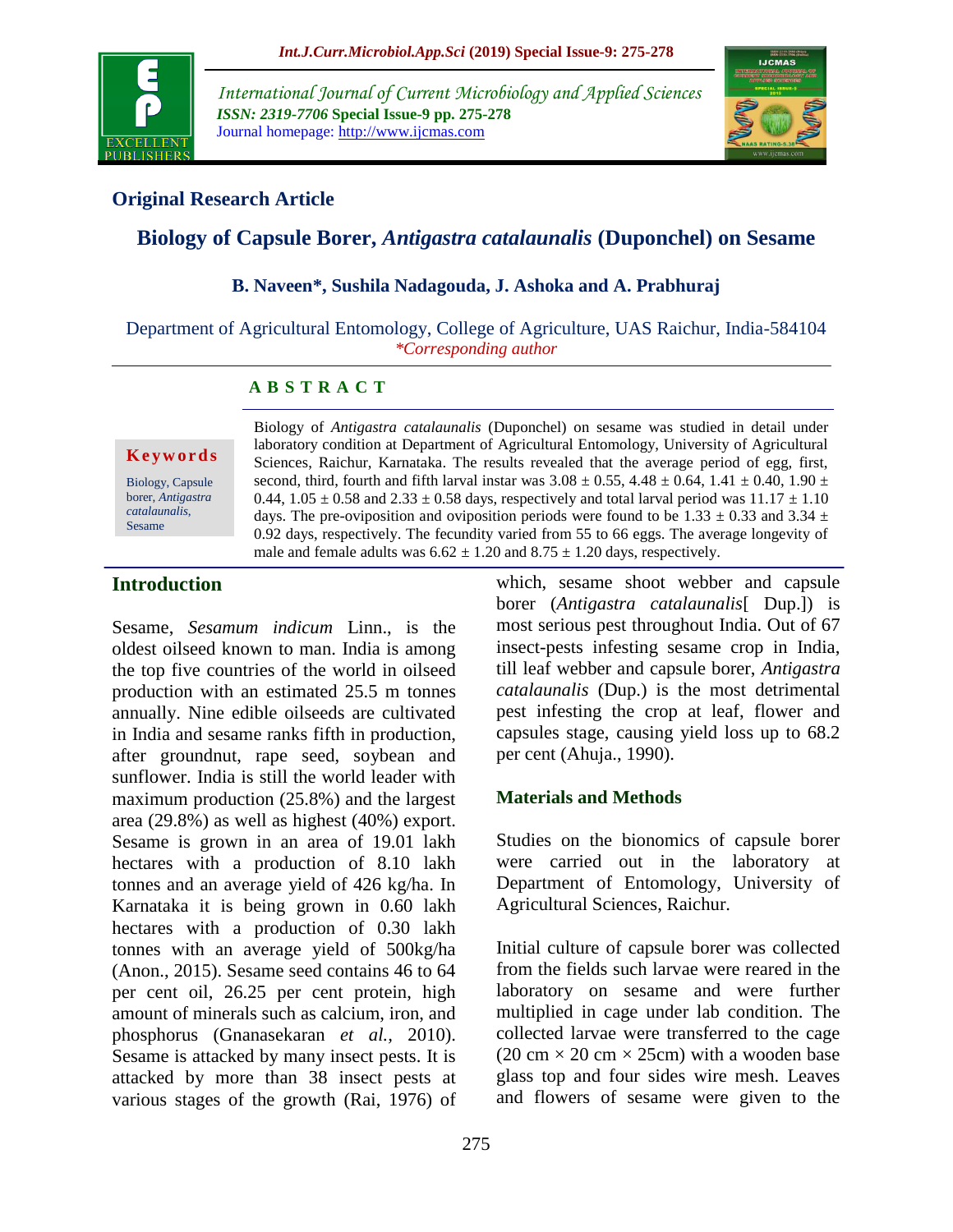larvae and rearing was continued until emergence of adult moth. This culture was used for the further biology study.

The leaves and flowers were changed daily up to the second instar of larval stage. Thereafter, buds, flower, capsule and leaves were provided as food for the later larval stages. The matured larvae transformed into the pupa inside the bud and sometimes in deep dry soil and kept in glass jars/petri dishes in the lab. Moths emerging from the pupae were released in the cylindrical boxes containing cotton swabs dipped in 20% sugar solution. Sexes were examined by different morphological characters.

Freshly laid eggs were counted and placed on petri dishes with the help of moist soft camel hairbrush. Observation was recorded on their colour, size, shape and incubation period. Duration of each larval instar, body segments and legs were recorded. The morphometric characters *viz.*, width and length of ten eggs and larva were measured. The mating period, ovipositional period, fecundity per female, pre-pupal, pupal period of larvae and longevity of male and females was recorded.

### **Results and Discussion**

Eggs were laid singly and they were minute and conical in shape. Freshly laid eggs were white in colour, which later changed to dark white before hatching. The incubation period of capsule borer egg ranged from 2.50 to 3.60 days. However length and breadth of egg was  $0.36 \pm 0.01$  mm and  $0.17 \pm 0.03$  mm respectively.

The first instar larva has four pairs of prolegs on  $6^{th}$ ,  $7^{th}$ ,  $8^{th}$  and  $9^{th}$  abdominal segment in addition to three pairs of true thoracic legs. The first instar larval period ranged from 3.80 to 5.10 days. The average length and breadth of first instar larva was  $2.02 \pm 0.22$  mm and  $0.32 \pm 0.01$  mm, respectively. The second instar larva has black dots on the abdomen with a larval period ranging from 1.00 to 1.80 days. The average length and breadth of second instar was  $3.83 \pm 0.02$  and  $0.55 \pm 0.02$ mm, respectively.

The third instar larva had minute brown hair and black dots on the abdomen. All legs and pro-legs changed to brownish white from white colour. The third instar larval period ranged from 1.50 to 2.30 days. The average length and breadth of third instar was  $5.86 \pm$ 0.02 and  $0.74 \pm 0.04$  mm, respectively.

The colour of the fourth instar larva changed to green from earlier white/cream. It had minute green setae and two groups of three black segments were laterally present on both sides of the abdomen. The fourth instar larval period ranged from one to two days with the mean of  $1.05 \pm 0.58$  days. The average length and breadth of fourth instar larva was  $8.34 +$ 0.38 and  $1.14 \pm 0.05$  mm, respectively. The fifth instar larva was bigger in size and dark green in color, one longitudinal line was present dorsally from thorax to the anal segment. The fifth instar larval period ranged from 1.75 to 3.00 days. The average length and breadth of fifth instar was  $9.72 \pm 0.38$ and  $1.45 \pm 0.05$  mm, respectively. The pupal period ranged from 6.50 to 7.80 days. The average length and breadth of pupa was 7.17  $\pm$  0.32 and 1.25  $\pm$  0.35 mm, respectively. The total larval period ranged from 10.07 to 12.30 days. The pre ovipositional period, oviposition period ranged from 1 to 1.6 days and 2.5 to 4.2 days, respectively. The fecundity per female ranged from 55 to 66 eggs.

Adults were stout and medium in size, the colour varied from light reddish brown to dark reddish brown. Fore wings are dark reddish brown having dark reddish veins on the upper sides and a series of black dots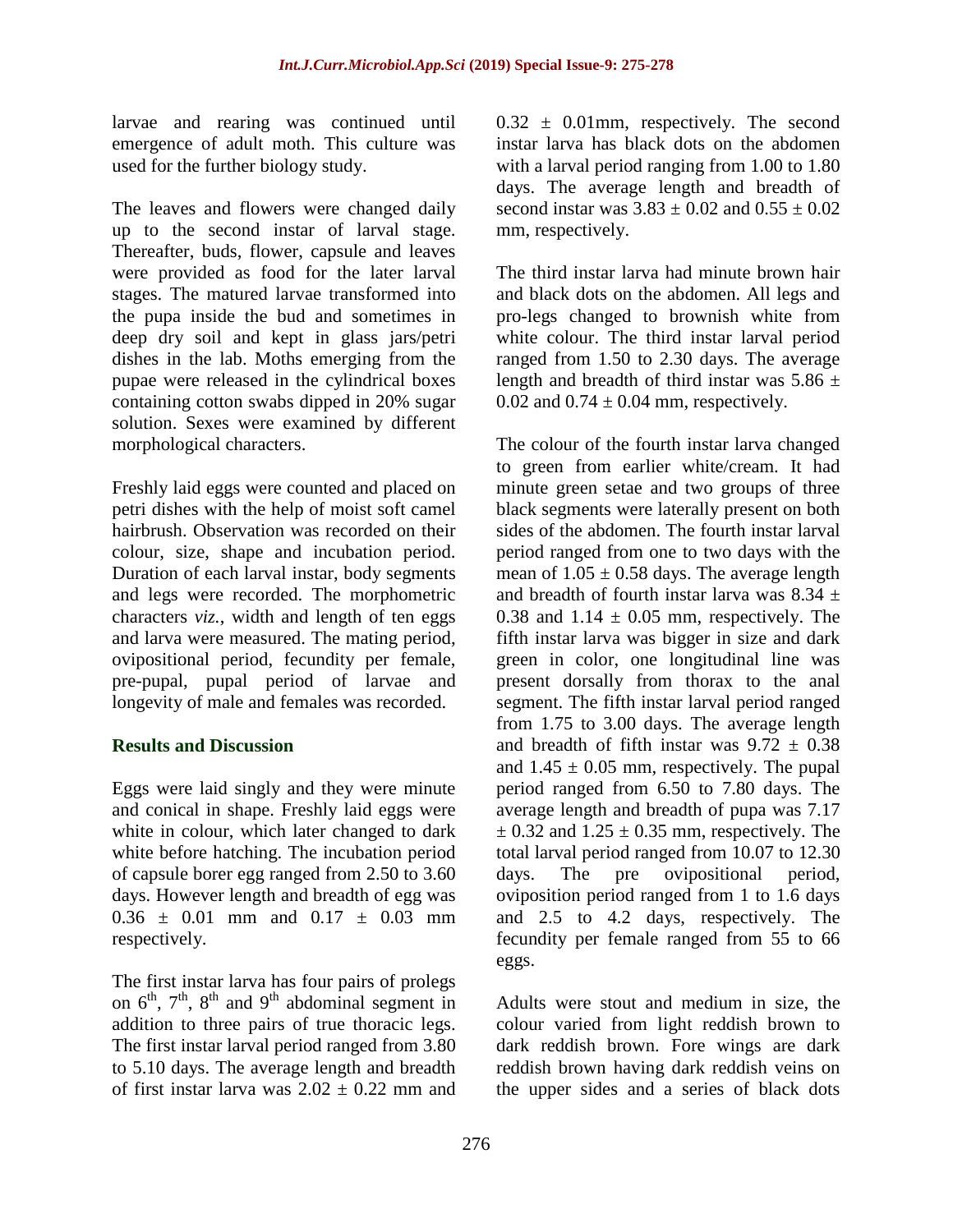towards the margins. Hind wings are transparent. The sexes are identified by the presence of a large and double segmented tuft on the thorax of female moths. Longevity of adult female was longer which ranged from 7.55 to 10.00 days as compared to male with ranged from 5.40 to 7.80 days. Size of adult female was larger with a length of 8.12  $\pm$ 0.12mm and breadth of  $22.77 \pm 0.37$ mm, respectively.

| <b>Growth stages</b> | Length (mm)    |                 | Width (mm)      |                  |  |
|----------------------|----------------|-----------------|-----------------|------------------|--|
|                      | Range          | Mean $\pm$ SD   | Range           | $Mean \pm SD$    |  |
| $Egg^*$              | $0.31 - 0.40$  | $0.36 \pm 0.01$ | $0.16 - 0.18$   | $0.17 \pm 0.03$  |  |
| Larva*               |                |                 |                 |                  |  |
| $1st$ instar         | $1.90 - 2.30$  | $2.02 \pm 0.22$ | $0.30 - 0.33$   | $0.32 \pm 0.01$  |  |
| $2nd$ instar         | $3.80 - 3.85$  | $3.83 \pm 0.02$ | $0.53 - 0.57$   | $0.55 \pm 0.02$  |  |
| $3rd$ instar         | $5.84 - 5.90$  | $5.86 \pm 0.02$ | $0.70 - 0.78$   | $0.74 \pm 0.04$  |  |
| $4th$ instar         | $8.00 - 8.72$  | $8.34 \pm 0.38$ | $1.50 - 1.80$   | $1.14 \pm 0.05$  |  |
| $5th$ instar         | $9.34 - 10.10$ | $9.72 \pm 0.38$ | $1.40 - 1.50$   | $1.45 \pm 0.05$  |  |
| Pupa*                | $6.85 - 7.50$  | $7.17 \pm 0.32$ | $0.90 - 1.60$   | $1.25 \pm 0.35$  |  |
| <b>Adult</b>         |                |                 |                 |                  |  |
| <b>Male</b>          | $7.78 - 8.10$  | $7.90 \pm 0.12$ | $18.20 - 19.80$ | $19.00 \pm 0.83$ |  |
| <b>Female</b>        | $8.00 - 8.30$  | $8.12 \pm 0.12$ | $22.4 - 23.14$  | $22.77 \pm 0.37$ |  |

# **Table.1** Morphometric measurement of *A. catalaunalis*

## **Table.2** Developmental period of *A. catalaunalis*

| <b>Developmental stages</b>          | Range           | Mean $\pm$ SD (days) |  |  |  |
|--------------------------------------|-----------------|----------------------|--|--|--|
| <b>Pre-oviposition</b>               | $1.00 - 1.60$   | $1.33 \pm 0.33$      |  |  |  |
| Oviposition                          | $2.50 - 4.20$   | $3.34 \pm 0.92$      |  |  |  |
| <b>Egg incubation period **</b>      | $2.50 - 3.60$   | $3.08 \pm 0.55$      |  |  |  |
| Duration of larval and pupal stage * |                 |                      |  |  |  |
| $1st$ instar                         | $3.80 - 5.10$   | $4.48 \pm 0.64$      |  |  |  |
| $2nd$ instar                         | $1.00 - 1.80$   | $1.41 \pm 0.40$      |  |  |  |
| $3rd$ instar                         | $1.50 - 2.30$   | $1.90 \pm 0.44$      |  |  |  |
| $4th$ instar                         | $1.00 - 2.00$   | $1.05 \pm 0.58$      |  |  |  |
| $5th$ instar                         | $1.75 - 3.00$   | $2.33 \pm 0.58$      |  |  |  |
| <b>Total</b>                         | $10.07 - 12.30$ | $11.17 \pm 1.10$     |  |  |  |
| Pupa                                 | $6.50 - 7.80$   | $7.12 \pm 0.67$      |  |  |  |
| <b>Adult longevity (with food)</b>   |                 |                      |  |  |  |
| <b>Male</b>                          | 5.40-7.80       | $6.62 \pm 1.20$      |  |  |  |
| <b>Female</b>                        | 7.55-10.00      | $8.75 \pm 1.20$      |  |  |  |
| <b>Total cycle</b>                   |                 |                      |  |  |  |
| <b>Male</b>                          | 21.00-28.00     | $24.76 \pm 3.92$     |  |  |  |
| <b>Female</b>                        | 23.00-32.00     | $27.58 \pm 3.92$     |  |  |  |
| <b>Fecundity (Number)</b>            | 55.00-66.00     | $60.12 \pm 6.22$     |  |  |  |

\* Average of 20 larvae, pupa and adult

\*\* Average of 20 eggs